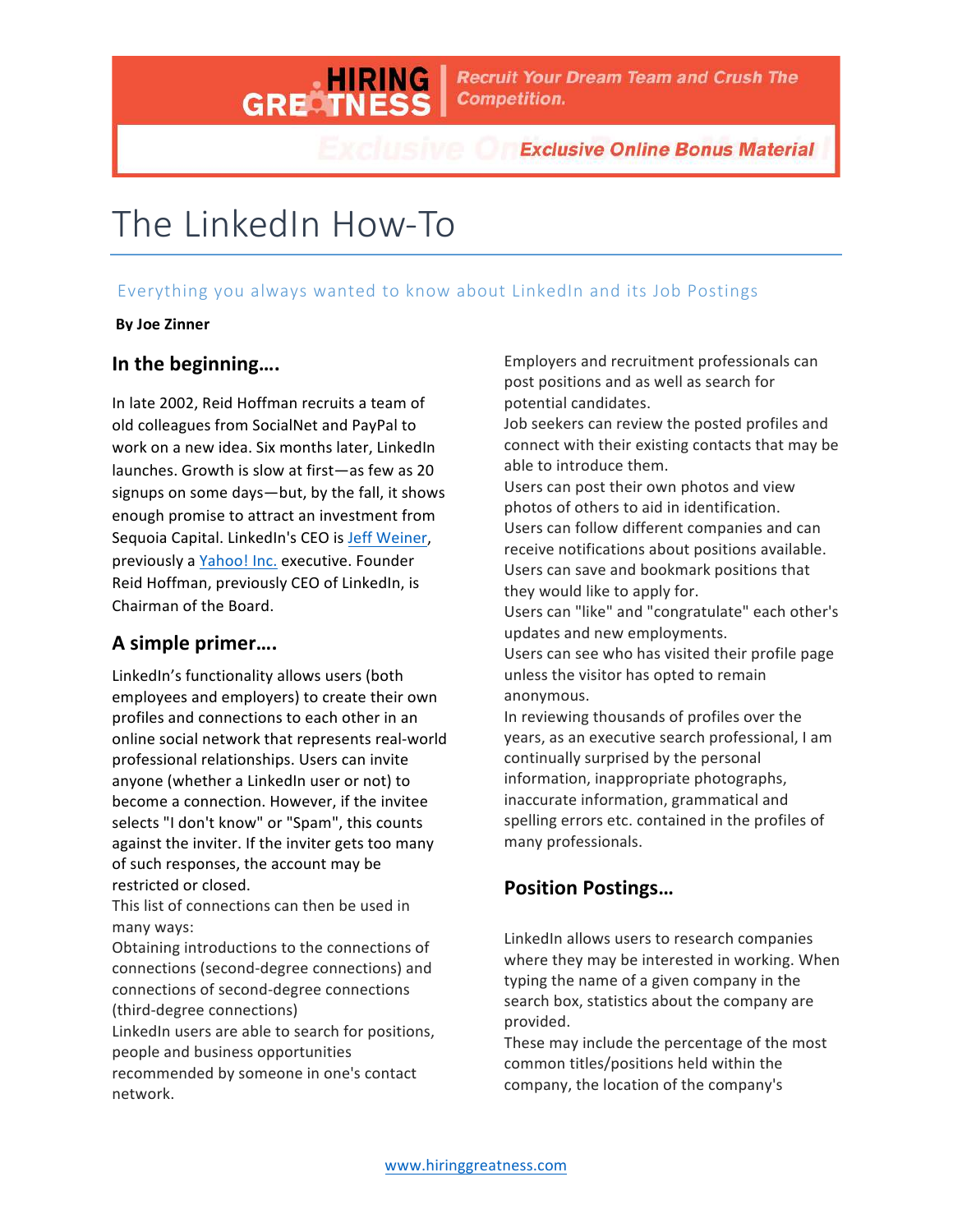**Recruit Your Dream Team and Crush The Competition.** 

**Exclusive Online Bonus Material** 

headquarters and offices, or a list of present and former employees.

GRECT

In July 2011, LinkedIn launched a new feature allowing companies to include an "Apply with LinkedIn" button on job listing pages. This new plug in allows potential employees to apply for positions using their LinkedIn profiles as resumes. All applications will also be saved under a "Saved Jobs" tab.

I will comment later on about LinkedIn Job Postings, but for the moment, one very aggravating and frustrating feature mentioned above has caused many recruiters and employers to throw their hands up in disbelief. Potential job seekers often hit the 'Apply with LinkedIn' button with no cover letter, no information as to why they are applying for a role, no connection to the job posting itself,  $etc.$  — just a 'throw something at the wall' attitude in applying for an advertised position. In fact, I have had notes from applicants to 'check out my LinkedIn profile and contact me if you think I am a fit'.

#### **Business units…**

LinkedIn derives its revenues from three business divisions. 

**1. Talent Solutions:** 

Recruiters and corporations pay for: Posting positions and requirements to attract potential applicants

Branded corporate pages on LinkedIn complete with careers section.

Pay per click-through posted position profiles that are targeted to LinkedIn users who match the job profile.

Access to the database of LinkedIn users and resumes via multiple levels of access

#### **2. Marketing Solutions:**

LinkedIn advertisers pay for pay per clickthrough targeted ads.

#### **3. Premium Subscriptions:**

LinkedIn users pay for: LinkedIn Business for business users LinkedIn Talent for recruiters LinkedIn JobSeeker for LinkedIn members looking for a job LinkedIn Sales for Sales Professionals. Some elements of the various subscription services are also on a pay per use basis such as InMail. LinkedIn has cashed in from the millions of users who provide 'free content' by posting their personal profiles and resumes on LinkedIn. What other business model allows gathering 'free inventory' to market and sell through various ways and means! Kudos to LinkedIn's business model!

#### **Present Day…**

As a relative early adopter, I joined LinkedIn on August 18, 2004 and my LinkedIn # is 986,666. Today, there are now over 400 million people on LinkedIn. Imagine looking up your LinkedIn profile number today and finding out you are # 401,002,019!

LinkedIn has been described as having "become the de facto tool for professional networking". It has also been praised for its usefulness in fostering business relationships. LinkedIn is, far and the most advantageous social networking tool available to job seekers and business professionals today.

However, what began as a serious tool for professional business networking has turned into anything but! There are profiles from front line part time fast food workers to exotic entertainers to Fortune 500 CEO's to President Barack Obama. It should be noted that less than 35% of Fortune 500 CEO's have a LinkedIn profile!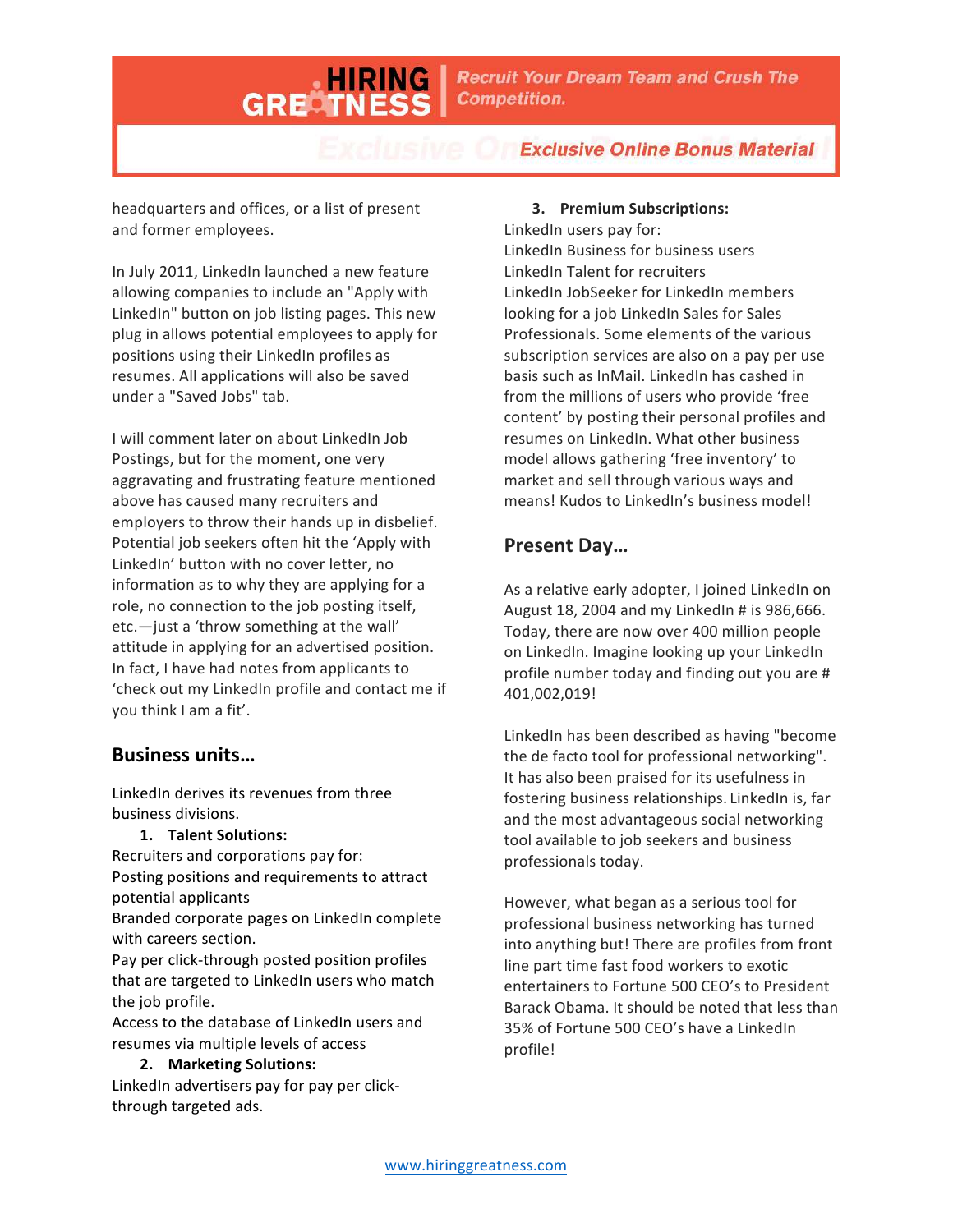**Recruit Your Dream Team and Crush The Competition.** 

**Exclusive Online Bonus Material** 

LinkedIn has also received criticism, primarily regarding e-mail address mining and autoupdate.

GRECT

The sign up process includes a step for entering your email and other contact information (there is an opt-out feature). LinkedIn will then offer to send out contact invitations to all members in your address book or that you ever have had email conversation with. When the member's email address book is opened it is opened with all email addresses selected and the member is advised invitations will be sent to "selected" email addresses, or to all. Up to 1500 invitations can then be sent out in one click, with no possibility to undo or withdraw them. Changing the description below a member's name is seen as a change in a job title, even if it is just a wording change or even a change to "unemployed". Unless a member opts to "turn off activity updates", an update is sent to all of that person's contacts, telling them to congratulate the member on the "new job" The feature that allows LinkedIn members to "endorse" each other's skills and experience has been criticized as meaningless, since the endorsements are not necessarily accurate or given by people who have familiarity with the member's skills.

As an executive search professional, I am especially not impressed by the 'endorse' feature! In many instances, it is obvious that if a person is endorsed for a certain skill set (or you can hit endorse 'all' skills!) then a friend, business colleague or some unknown person reciprocates, it is a waste of time for all concerned.

I am also personally not impressed by written recommendations and endorsements that are 5 or even 10 years old that continue to be part of someone's LinkedIn profile! After all, in a new job search, would you provide a reference from

someone you worked with 10 years ago? In our search practice, we put zero weighting on recommendations and endorsements on someone's LinkedIn profile.

## **LinkedIn Position Postings….**.

Before I begin, I want to share recent comment from a job seeker:

*"I've actually bypassed HR and contacted hiring*  managers and still gotten nowhere; not even an email back. I've even done this via LinkedIn and rarely get a response. I've used friends to *connect me to people (hiring personnel)* via LinkedIn and gotten connected but the end *person doesn't even respond to my question(s); they just connect.* What's the point of *connecting then?*

*Yes, the entire system is broken but people* simply don't want to communicate with people anymore when it comes to job applications as everyone is having to do more with less due to budget and staff cuts, incompetence, disrespect etc. It's a vicious circle as you know in hearing *from me too many times. The people who do reach out seem to have alterative motives* -- *not* all the time but more times than not as I've *experienced over and over again.*

*Frankly, I* don't even know what to do anymore *on this front as everything I try doesn't work for the most part. It's an unemployed person's* worst nightmare to be trying to get a job with *this type of environment."* 

#### Applying for jobs on line is a colossal waste of **time!**

I do not believe that I could be any clearer. The recruitment and hiring process is profoundly broken!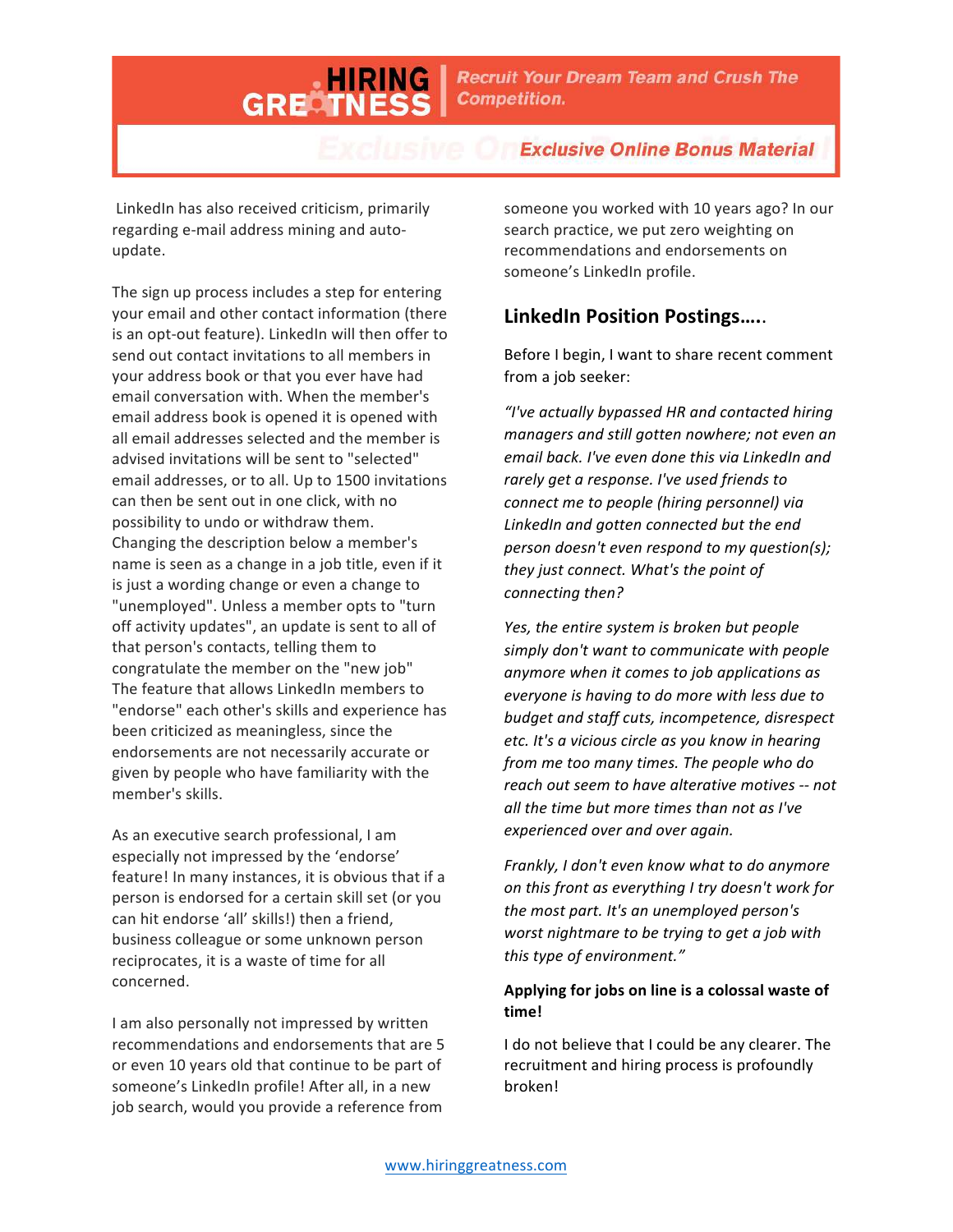# **Exclusive Online Bonus Material**

Job postings on LinkedIn are potentially viewed by thousands and thousands of job seekers around the globe. That's the good news.

GRECT

The bad news is that those thousands of views translate into thousands of applications landing in the mailboxes of employers and recruiters.

On one side, we have thousands of employers seeking to fill thousands of positions via job seekers on dozens of social networking sites and job posting boards. On the other side, we have thousands of job seekers attempting to get their applications reviewed by a human being!

With respect to job postings, employers and recruiters sometimes write delusional job ads that in many cases will not prompt very capable job seekers apply for fear of never getting the role. In other situations, I see job postings that are so vague and without substance, that thousands of job seekers hit the 'apply here' button!

Compounding the job seeker's dilemma is that many employers force feed everyone into filling out endless forms so that their Applicant Tracking Systems can extract key words to sift through thousands of applications before someone in human resources will even consider the application. There are literally hundreds of websites dedicated to job seekers who want to imbed keywords into a resume to ensure the key word searching algorithm says 'pick me'!

The 'don't call us, we'll call you' attitude permeates throughout the system. 'Only those selected will be contacted for an interview'. Applications and resumes fall into an abyss. Many of the Applicant Tracking Systems do not even have an auto response mechanism to generate an acknowledgement or receipt to the job seeker.

It is also frustrating for job seekers to watch employers post the same jobs month after month. Does the job really exist? Is the employer trolling for resumes? Why can't the employer find the 'perfect fit' after 6+ months of posting the job? Do they expect a never ending cascade of resumes to fall out of the sky?

A potential fallout for organizations that do not treat applicants in a professional manner is their products and services. If I am treated badly through an application and subsequent interview process, will I continue to purchase goods and services from this organization?

### **Internal Hiring Practices via LinkedIn….**

Thousands of employers have thousands of staff buried throughout human resources departments. By continuously posting positions on LinkedIn, there is a continuous stream of thousands of applications.

Internal recruiters are bombarded all day long with applications from every corner of the globe. For any given position, it has been our firm's experience (we only posted 4 positions on LinkedIn in 2015) 99% of the applications we receive are 'not a fit', 'are you kidding me, 'why did you bother hitting the send button?, 'way over qualified', 'way under qualified', 'check out my profile on LinkedIn', etc. etc.

I cannot imagine a day in the life of an internal recruiter who must sift through the hundreds of applications for every position posted.

Some internal recruiters are beginning to get it. They actually go out on LinkedIn to troll for potential candidates who have posted their profiles and connect with them. Then nothing happens. Internal recruiters are reluctant to pick up the phone and actually contact someone! In addition, internal recruiters will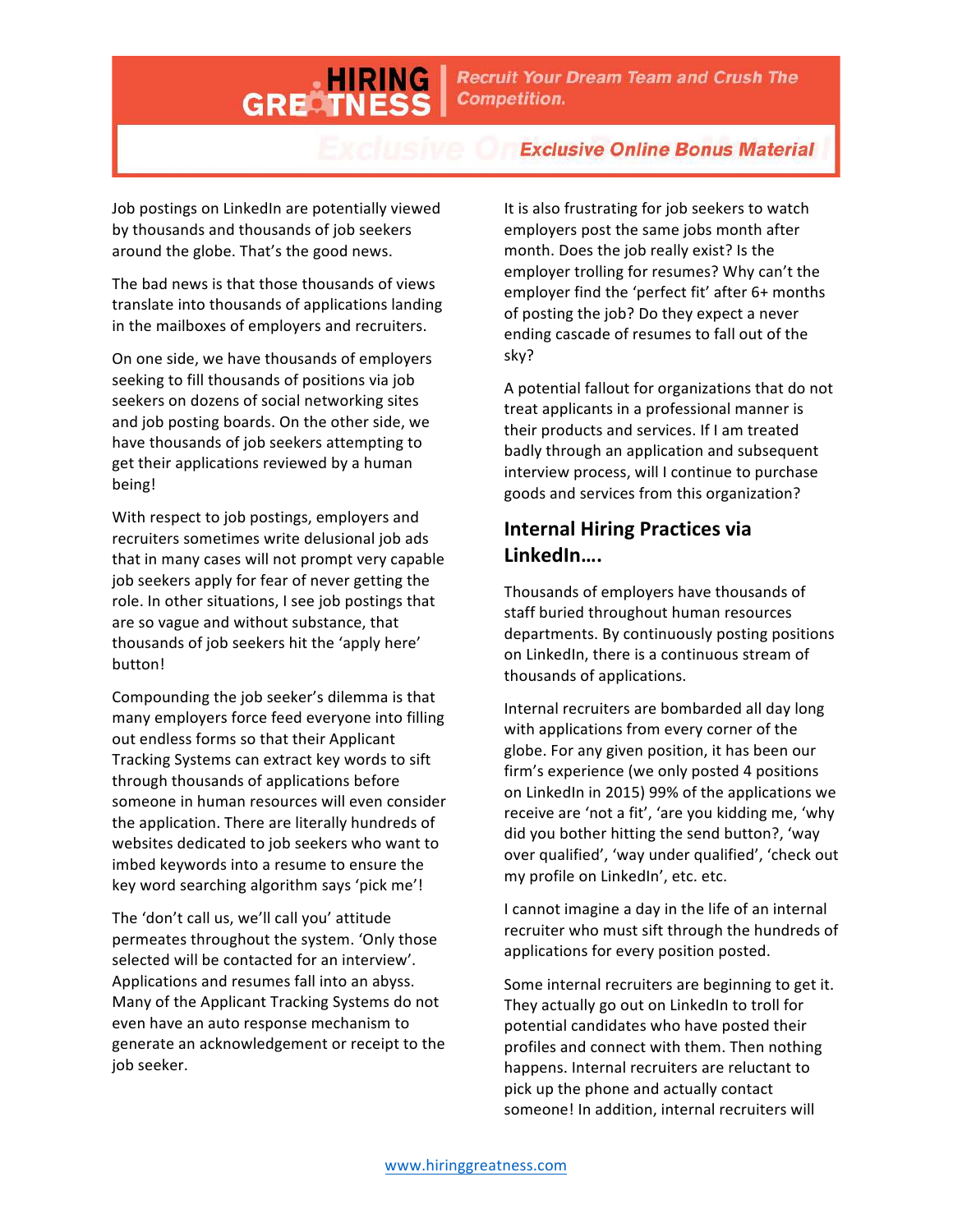# **Exclusive Online Bonus Material**

not contact or phone potential candidates from their competitors. Instead, they wait (and wait) for applicants.

GRECT

On a final note, most job seekers fall into 2 categories and are applying for posted positions because they want to leave their current employer for any number of reasons or they are unemployed—in most cases these are 'B' and 'C' players. Search professionals will actively seek out the 'A' players who are not necessarily looking for a new opportunity, but may be willing to listen if approached by a convincing individual.

### **Professional recruitment practices via LinkedIn…**

'If you think it is expensive to hire a professional, wait until you hire an amateur.'

Hiring greatness is hard work! It requires an indepth knowledge of the leadership and culture of an organization, a detailed position profile with expectations as to how success will be measured, impact on the organization, track record of potential candidates in previous organizations, 360-degree reference checks, psychological testing, tough interview questions along with situational interview questions, panel interviews as required, etc.

A successful professional search firm will data mine candidates on LinkedIn over and over again and selectively connect with potential candidates as well as sources (individuals who are networked in a sector) and then contact individuals personally via email and telephone.

An illustration—if our firm was engaged to search for a Vice President and CFO of a manufacturing organization in London, Ontario, we would 'research' every individual who has a professional accounting designation with a 30 to 60-minute commute in concentric circles around London, Ontario. We would also search

for individuals who have both a professional accounting designation and attended Western University, University of Waterloo and University of Guelph. Many individuals in today's hectic pace in the Greater Toronto Area (commuting times and associated costs), may consider selling their homes and moving their families to a more balanced situation. Perhaps they grew up in London, Ontario area and would return for lifestyle, elder care and a multitude of other reasons. Nevertheless, as search professionals we go deep into people's LinkedIn profiles to determine not where the potential local candidates may exist but to cast our net wider.

A great and many times overlooked benefit in using a professional search firm is that successful candidates are normally guaranteed for a period of 1 year after hire date. Before using a search firm, it is always wise to ask 'how many candidates have you or your firm had to replace within the 1 year window?' Internal recruiters and human resource departments are not held accountable for the success of newly hired candidates.

In closing, our firm has been called in dozens of times over the past 2 or 3 years to bail out an overwhelmed senior executive and human resources departments. In one case, a senior executive was provided with over 200 hard copy resumes by her human resources department as she was leaving to go on a one week trip across the country to review! When she landed in Vancouver, we received a message that she wanted to engage our firm immediately upon her return.

*Our firm would be delighted to review your needs and customize our approach before you hit tilt!*